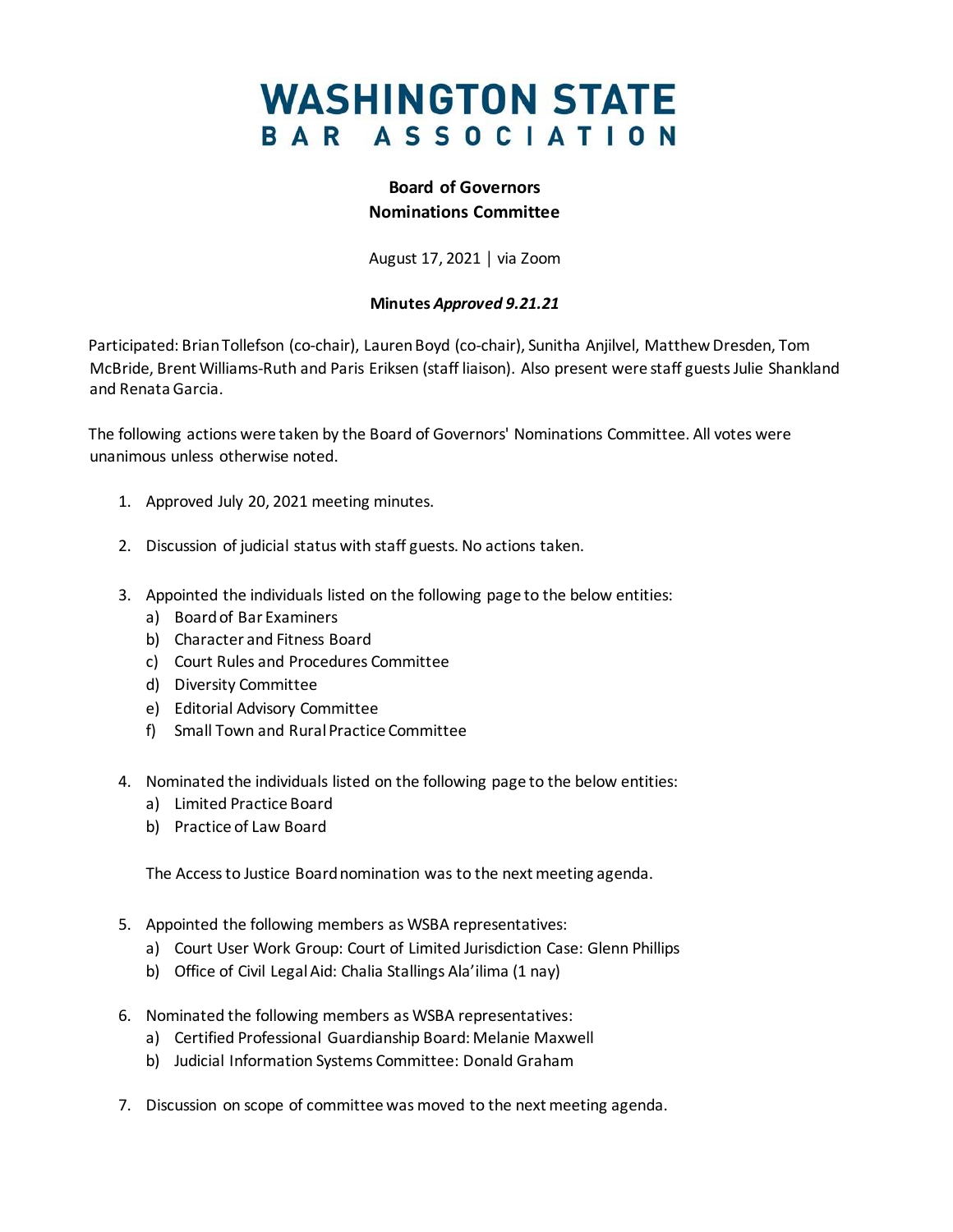| <b>APPOINTMENTS</b>                                              |                                      |
|------------------------------------------------------------------|--------------------------------------|
| <b>Board of Bar Examiners</b>                                    | <b>Character &amp; Fitness Board</b> |
| Eric M. Allen                                                    | Michele Carney                       |
| <b>Brad Goergen</b>                                              |                                      |
| Devin Clavere Curda                                              | <b>Diversity Committee</b>           |
| Michael A. Farrell                                               | Cory Beetley                         |
| Richard B. Keeton                                                | Megan E. Dawson                      |
| Maja D. Larson                                                   | SaNni M-K Lemonidis                  |
| Christopher A. Lybeck                                            | Maria S. Little                      |
| <b>Richard McKewen</b>                                           | Sharon A. Sakamoto                   |
| Melanie Stella                                                   |                                      |
| Jennifer Burning Schell                                          |                                      |
|                                                                  |                                      |
| <b>Court Rules and Procedures Committee</b>                      | <b>Editorial Advisory Committee</b>  |
| Coreen Wilson                                                    | James Baker                          |
| Matthew Monahan                                                  |                                      |
| Kyle Berti                                                       |                                      |
|                                                                  |                                      |
| <b>Small Town and Rural Committee</b>                            |                                      |
| Peter 'PJ' Grabicki                                              |                                      |
| Sunitha Anjilvel                                                 |                                      |
| Allison Foreman                                                  |                                      |
| 'Rusty' Lee McGuire                                              |                                      |
| Kathryn Burke                                                    |                                      |
| Sarah Cuellar                                                    |                                      |
| Elizaeth Penoyar                                                 |                                      |
| Laurie Powers                                                    |                                      |
| Merf Ehman                                                       |                                      |
| Zachary Bryant                                                   |                                      |
| Kari Petrasek, alternate                                         |                                      |
| Dianne Loepker, alternate                                        |                                      |
|                                                                  |                                      |
| <b>NOMINATIONS (final appointment made by the Supreme Court)</b> |                                      |
| <b>Limited Practice Board</b>                                    | <b>Practice of Law Board</b>         |
| David Bastian, Chair                                             | Michael Cherry, Chair                |
| Gail Kelsie                                                      |                                      |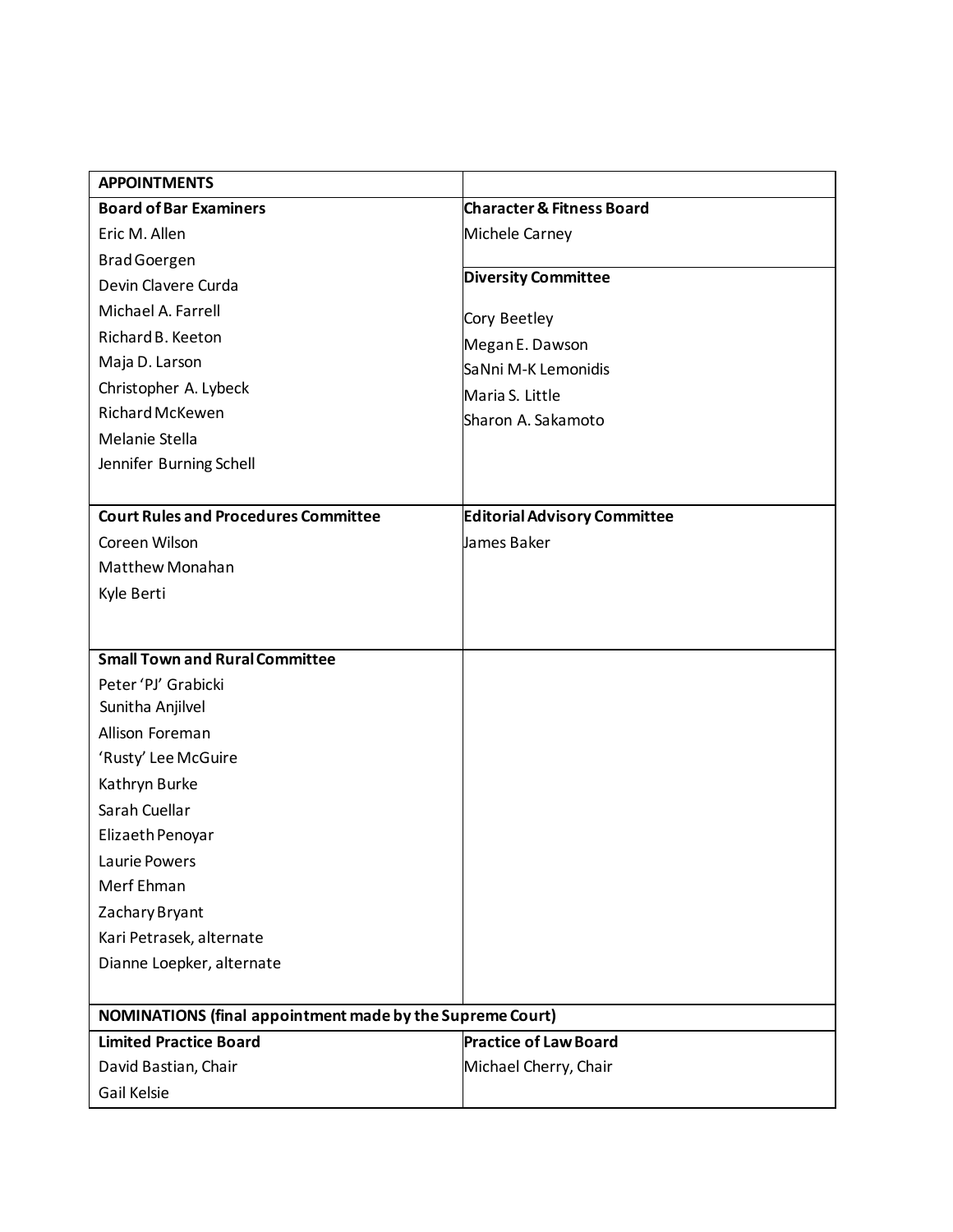# **WASHINGTON STATE** BAR ASSOCIATION

### **WSBA Board of Governors Nominations Committee**

June 15, 2021 | 11:00 - 2:00 p.m. Meeting ID: 926 6051 5344| Password: 706328 Zoom[:https://wsba.zoom.us/j/92660515344?pwd=YXdCN1FPTVlkbnNJK2ljVXB0UTIxdz09](https://wsba.zoom.us/j/92660515344?pwd=YXdCN1FPTVlkbnNJK2ljVXB0UTIxdz09) Zoom Conference Call Lines: (253) 215-8782 | TOLL-FREE OPTION: (888) 788-0099

Committee Business

a) Approve May 2021 meeting minutes